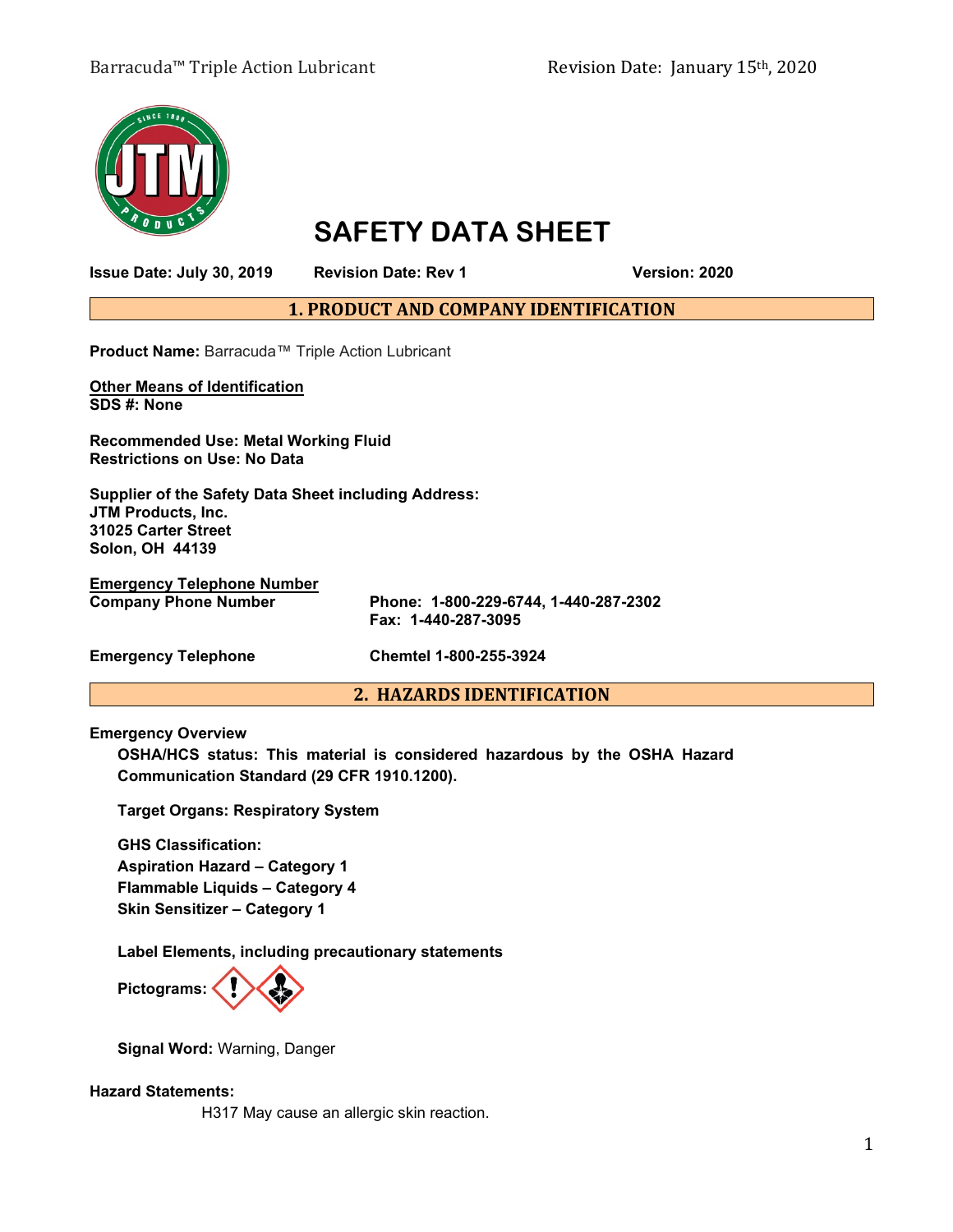H227 Combustible liquid.

H304 May be fatal if swallowed and enters airways.

## **Precautionary Statement(s)**

## **Prevention:**

| P210             | Keep away from heat, hot surfaces, sparks, open flames and other ignition sources. No smoking. |
|------------------|------------------------------------------------------------------------------------------------|
|                  | P370+P378 In case of fire use dry chemical, O2, water spray or foam.                           |
|                  | Wear protective gloves. Wear eye or face protection. Keep away from flames and hot surfaces. - |
|                  | No smoking.                                                                                    |
| P <sub>261</sub> | Avoid breathing fume/mist/gas/vapours/spray.                                                   |
| P <sub>272</sub> | Contaminated work clothing must not be allowed out of the workplace.                           |

P280 Wear protective gloves.

#### **Response:**

|      | P302+P352 IF ON SKIN: Wash with plenty of water.                           |
|------|----------------------------------------------------------------------------|
|      | P333+P313 If skin irritation or rash occurs: Get medical advice/attention. |
| P321 | Specific treatment (see label).                                            |
|      | P362+P364 Wash contaminated clothing before reuse                          |
|      | P301+P310+P331 IF SWALLOWED: Immediately call a POISON CENTER/doctor.      |
|      | Do NOT induce vomiting.                                                    |

#### **Storage:**

| P403 | Store in a well-ventilated place. Keep container tightly closed. Keep cool. |
|------|-----------------------------------------------------------------------------|
| P405 | Store locked up.                                                            |

#### **Disposal:**

P501 Dispose of contents/container in accordance with local/regional/national regulations.

Hazards Not Otherwise Classified: May cause eye irritation.

# **3. COMPOSITION/INFORMATION ON INGREDIENTS**

| <b>Component</b>                    | <b>CAS</b> number | Percent by weight, % |
|-------------------------------------|-------------------|----------------------|
| Distillates (petroleum),            | 64742-47-8        | 40-50                |
| hydrotreated light                  |                   |                      |
| Mineral oil, petroleum distillates, | 64742-52-5        | 35-45                |
| hydrotreated (mild) heavy           |                   |                      |
| naphthenic                          |                   |                      |

Ingredients not listed on this safety data sheet are considered to be non-hazardous according to OSHA 1910.1200 or are not present above their cutoff levels. Where a range is displayed, the exact percentage of composition has been withheld as a trade secret.

# **4. FIRST AID MEASURES**

# **First Aid Measures**

**General Advice**: Consult a physician. Show this safety data sheet to the doctor in attendance. Move out of dangerous area.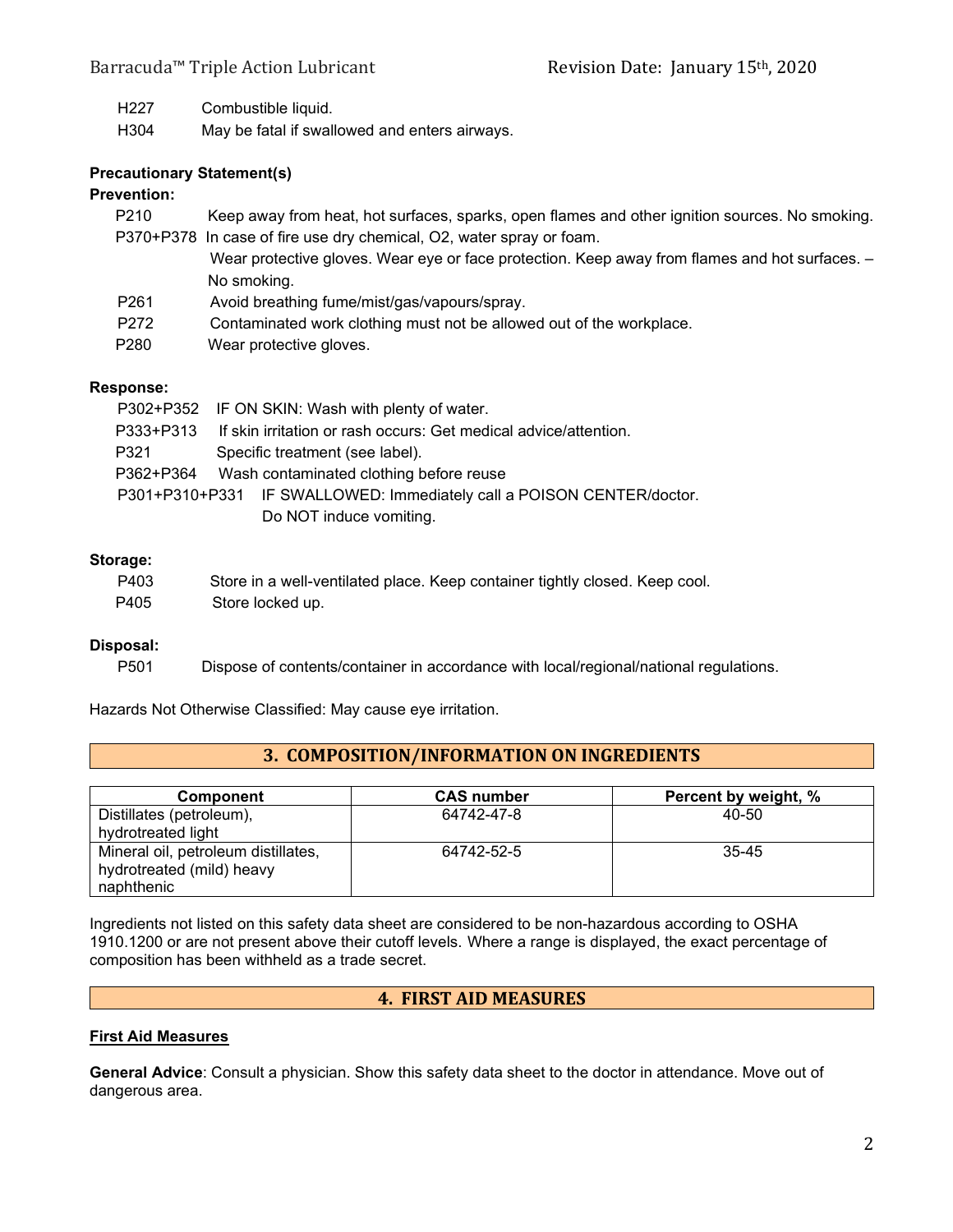**Inhalation**: IF INHALED: Remove person to fresh air and keep comfortable for breathing. Call a POISON CENTER/doctor if you feel unwell. If not breathing, give artificial respiration. Consult a physician.

## **Continued, First Aid Measures**

**Eye Contact:** IF IN EYES: Rinse cautiously with water for several minutes. Remove contact lenses, if present and easy to do. Continue rinsing.

**Ingestion:** IF SWALLOWED: Immediately call a POISON CENTER/doctor. Do NOT induce vomiting. Never give anything by mouth to an unconscious person. Rinse mouth with water.

**Skin Contact:** Wash off with soap and plenty of water. If skin irritation occurs, get medical advice or attention.

# **5. FIRE-FIGHTING MEASURES**

#### **Suitable Extinguishing Media**

Water spray, alcohol-resistant foam, dry chemical, or carbon dioxide

## **Specific Hazards Arising from the Chemical**

In a fire or if heated a pressure increase will occur and the container may burst, with the risk of a subsequent explosion. The vapor/gas is heavier than air and will spread along the ground. Vapors may accumulate in low or confined areas or travel a considerable distance to a source of ignition and flash back. Runoff to sewer may create fire or explosion hazard.

#### **Hazardous Combustion Products**

Hazardous combustion products may include: toxic levels of carbon monoxide, carbon dioxide, irritating aldehydes and ketones.

When heated, hazardous gasses may be released including: sulfur dioxide. A solid stream of water will spread the burning material. Material creates a special hazard because it floats on water. See section 10 for additional information.

#### **Protective Equipment and Precautions for Firefighters**

Wear self-contained breathing apparatus and full protective gear for firefighting.

Promptly isolate the scene by removing all persons from the vicinity of the incident if there is a fire. No action shall be taken involving any personal risk or without suitable training. Move containers from fire area if this can be done without risk. Use water spray to keep fire-exposed containers cool.

## **Further Information**

See Section 7 for safe handling and storage.

# **6. ACCIDENTAL RELEASE MEASURES**

## **Personal Precautions, Protective Equipment and Emergency Procedures**

In case of spill, evacuate the area and remove all ignition sources. Do not expose to heat, flames, or ignition sources. Material is slippery. Do not walk through spilled material. Wear appropriate personal protective equipment during any cleanup and response activities.

#### **Environmental Precautions**

Prevent further leakage or spillage if safe to do so. Do not let product enter drains.

## **Methods and Material for Containment and Cleaning Up**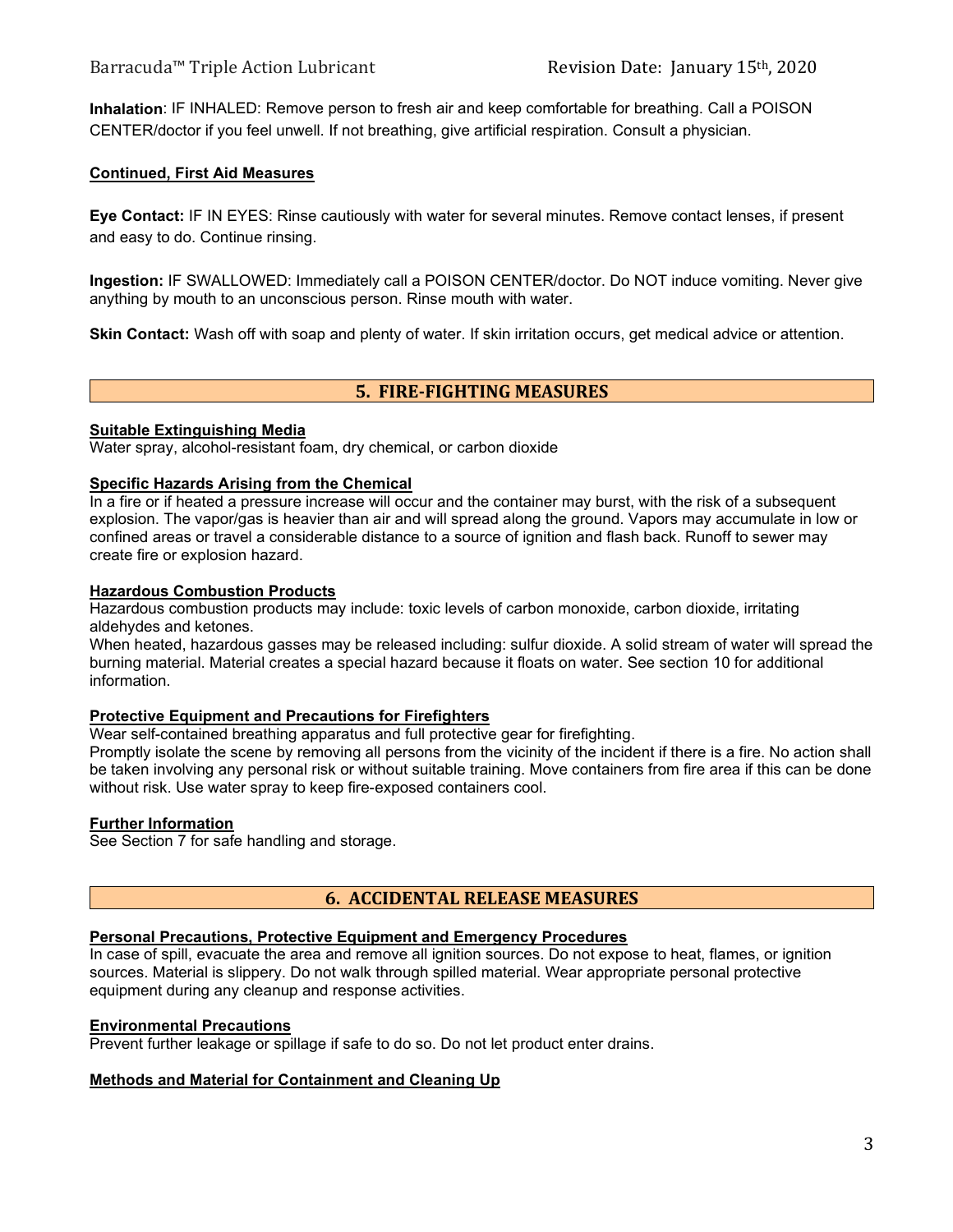Dike and contain spill with inert absorbent materials. Soak up with inert material and keep in suitable, closed containers for disposal. Dispose of in accordance with specified local/regional/national/international regulations for disposal.

# **7. HANDLING AND STORAGE**

#### **Precautions for Safe Handling**

# **General information:**

Wash hands after use. Do not get in eyes, on skin, or on clothing. Do not breathe vapors or mists. Use good personal hygiene practices. Remove contaminated clothing and protective equipment before entering eating areas.

#### **Conditions for Safe Storage, Including any Incompatibilities**

#### **Safe Storage:**

Store in accordance with local regulations. Store in a segregated and approved area. Store in original container protected from direct sunlight in a dry, cool, and well-ventilated area, away from incompatible materials (see Section 10) and food and drink. Store locked up. Eliminate all ignition sources. Separate from oxidizing materials. Keep container tightly closed and sealed until ready for use. Containers that have been opened must be carefully resealed and kept upright to prevent leakage. Do not store in unlabeled containers. Use appropriate containment to avoid environmental contamination.

**Incompatibilities:** None Known

# **8. EXPOSURE CONTROLS/PERSONAL PROTECTION**

#### **Exposure Guidelines Component Exposure Limits**

| Chemical Name            | vpe | <b>Exposure Limit Values</b> | Source                             |
|--------------------------|-----|------------------------------|------------------------------------|
| Distillates (petroleum), | TWA | 200 mg/m <sup>3</sup>        | ACGIH TLV (Unites States, 3/2015). |
| hydrotreated light       |     |                              |                                    |

## **Appropriate Engineering Controls**

Local Ventilation: Recommended General Ventilation: Recommended

## **Individual Protection Measures, such as Personal Protective Equipment**

**Eye/Face Protection:** Use proper protection – Safety Glasses as a minimum

**Skin and Body Protection:** Wash at mealtime and end of shift. Skin contact must be avoided by using impervious protective clothing (gloves, aprons, boots, etc.). Use chemical protective gloves as a minimum and wash skin promptly upon any skin contact.

**Respiratory Protection:** Use respiratory protection unless adequate local exhaust ventilation is provided or exposure assessment demonstrates that exposures are within recommended exposure guidelines. Where concentrations are above recommended limits or are unknown, appropriate respiratory protection should be worn. Follow OSHA respirator regulations (29 CFR 1910.134) and use NIOSH/MSHA approved respirators.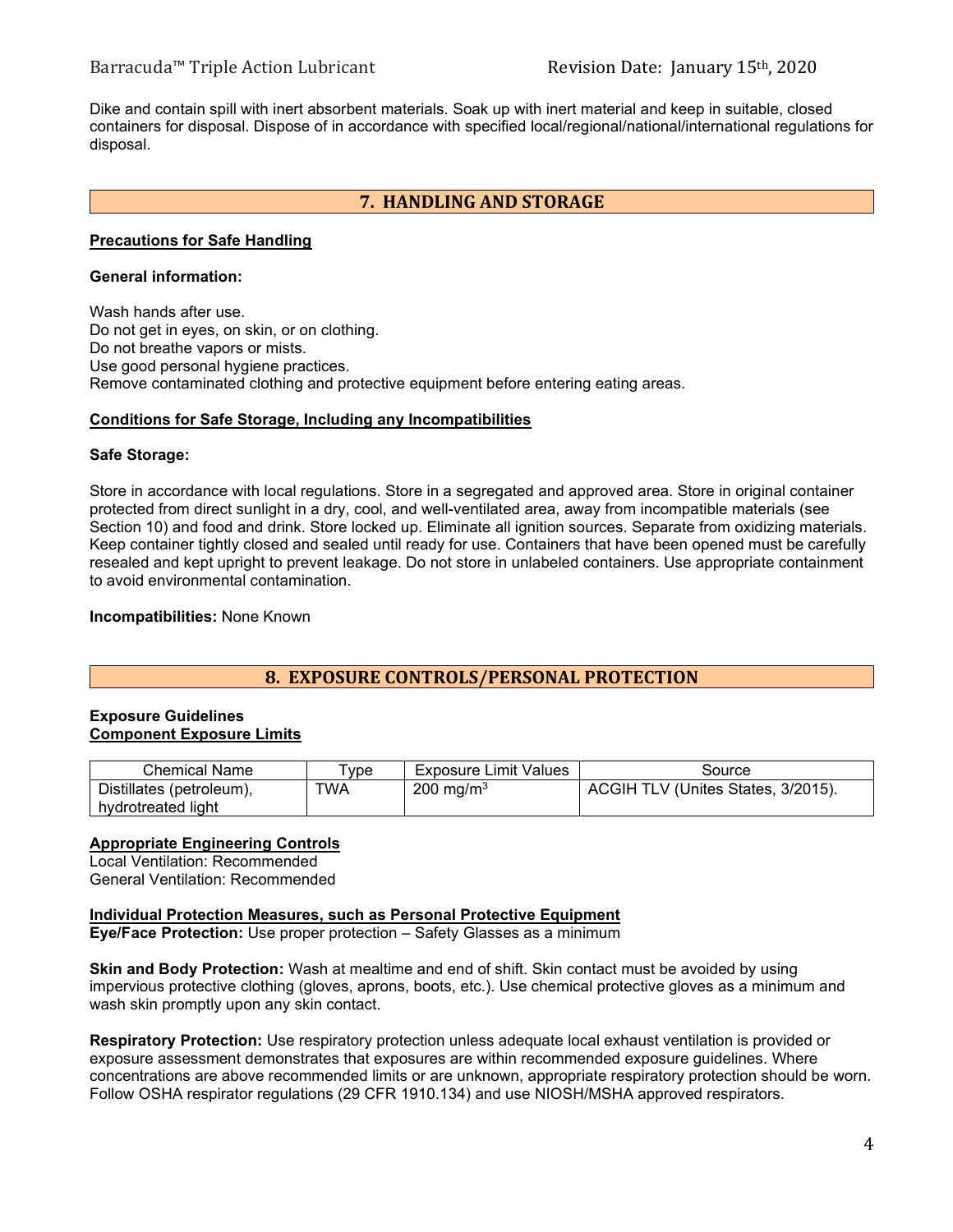## **General Hygiene Considerations**

Handle in accordance with good industrial hygiene and safety practice. Wash hands before & after breaks and work day.

# **9. PHYSICAL AND CHEMICAL PROPERTIES**

#### **Information on Basic Physical and Chemical Properties**

| <b>Physical State</b><br><b>Appearance: Liquid</b><br>Color: Amber                                                                                                                                | <b>Odor: Mild, Sweet Citrus</b><br><b>Odor threshold: No Data</b>                                                                     |                               |  |
|---------------------------------------------------------------------------------------------------------------------------------------------------------------------------------------------------|---------------------------------------------------------------------------------------------------------------------------------------|-------------------------------|--|
| <b>Property</b><br>Vapor Pressure<br>Vapor Density<br><b>Relative Density</b><br>pH:<br>Melting/Freezing Point                                                                                    | Value<br>Not Available<br>Not Available<br>Not Available<br>Not Relevant<br>Not Relevant                                              | <b>Remarks – Method</b>       |  |
| Solubility<br><b>Evaporation Rate</b><br><b>Flash Point</b><br><b>Flammability Limits</b><br>Flammability (Solid, gas)<br><b>Auto Ignition Temperature</b><br>Initial Boiling Point/Boiling Range | Not Available<br>Not Available<br>142 Degrees F (61 Degrees C)<br>LEL: 0.6 UEL: 5.5<br>Not Relevant<br>Not Available<br>Not Available | <b>PMCC (D93)</b>             |  |
| <b>Decomposition Temperature</b><br>Viscosity<br><b>Specific Gravity</b>                                                                                                                          | Not Available<br>Not Available<br>0.709                                                                                               | Density: 7.11 lb./gal. +/-0.1 |  |

# **10. STABILITY AND REACTIVITY**

## **Chemical Stability:**

This product is chemically stable under recommended storage conditions.

## **Possibility of Hazardous Reactions:**

None Known

## **Conditions to Avoid:**

Store away from heat.

# **Incompatible Materials:**

Strong acids and oxidizing agents

# **Hazardous Decomposition Products**

Carbon dioxides, Carbon monoxide

# **11. TOXICOLOGICAL INFORMATION**

**Likely Routes of Exposure:** Inhalation, Skin Contact, Eye Contact, Ingestion

## **Symptoms of Exposure:**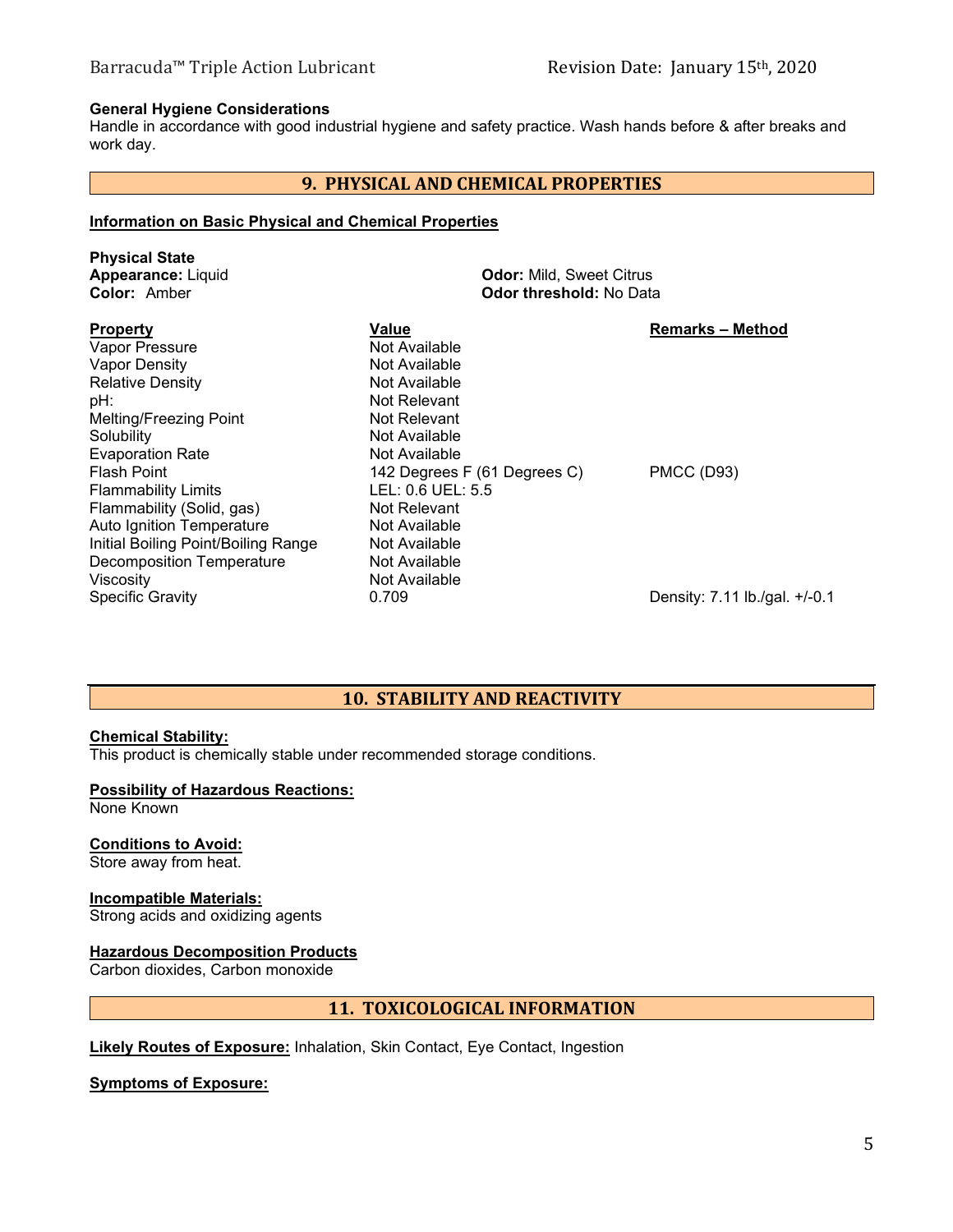May cause chemical pneumonitis (aspiration of liquid) if swallowed and enters airways. May cause dizziness if Inhaled. May cause respiratory irritation. May cause Skin & Eye Irritation.

# **Numerical measures of toxicity:**<br>Oral LD50 Rat >5000 mg/kg

Oral LD50 Rat >5000 mg/kg<br>Dermal LD50 Rabbit >2000 mg/kg Dermal LD50 Rabbit

#### **Delayed and Immediate Effects as well as Chronic Effects from Short and Long-Term Exposure Carcinogenicity: IARC, ACGIH, NTP, OSHA**

None Known

**Specific target organ toxicity:** 

Not Available

**Respiratory Irritation:** If material is misted/sprayed, inhalation of mist may cause irritation of mucous membranes and the upper respiratory tract. Aspiration may lead to lipid pneumonia.

# **12. ECOLOGICAL INFORMATION**

**Eco toxicity:** This product contains components that are potentially toxic to freshwater and saltwater ecosystems. This product will normally float on water. It may be harmful to aquatic organisms and may cause long term adverse effects in the aquatic environment.

**Persistence and Degradability:** Not Determined.

**Bioaccumulation:** Not Determined.

**Mobility:** Not Determined.

**Other Adverse Effects**: Not Determined.

# **13. DISPOSAL CONSIDERATIONS**

## **Waste Treatment Methods**

**Disposal of Wastes:** This product is a hazardous waste under RCRA. Dispose of in conformance with all federal, state and local regulations.

**Contaminated Packaging:** Dispose of as unused material.

**14. TRANSPORT INFORMATION**

**DOT:** Not regulated.

**IATA: Not regulated.** 

**IMDG:** Not regulated.

**Marine Pollutant:** Not listed in Appendix B to 49 CFR 172.101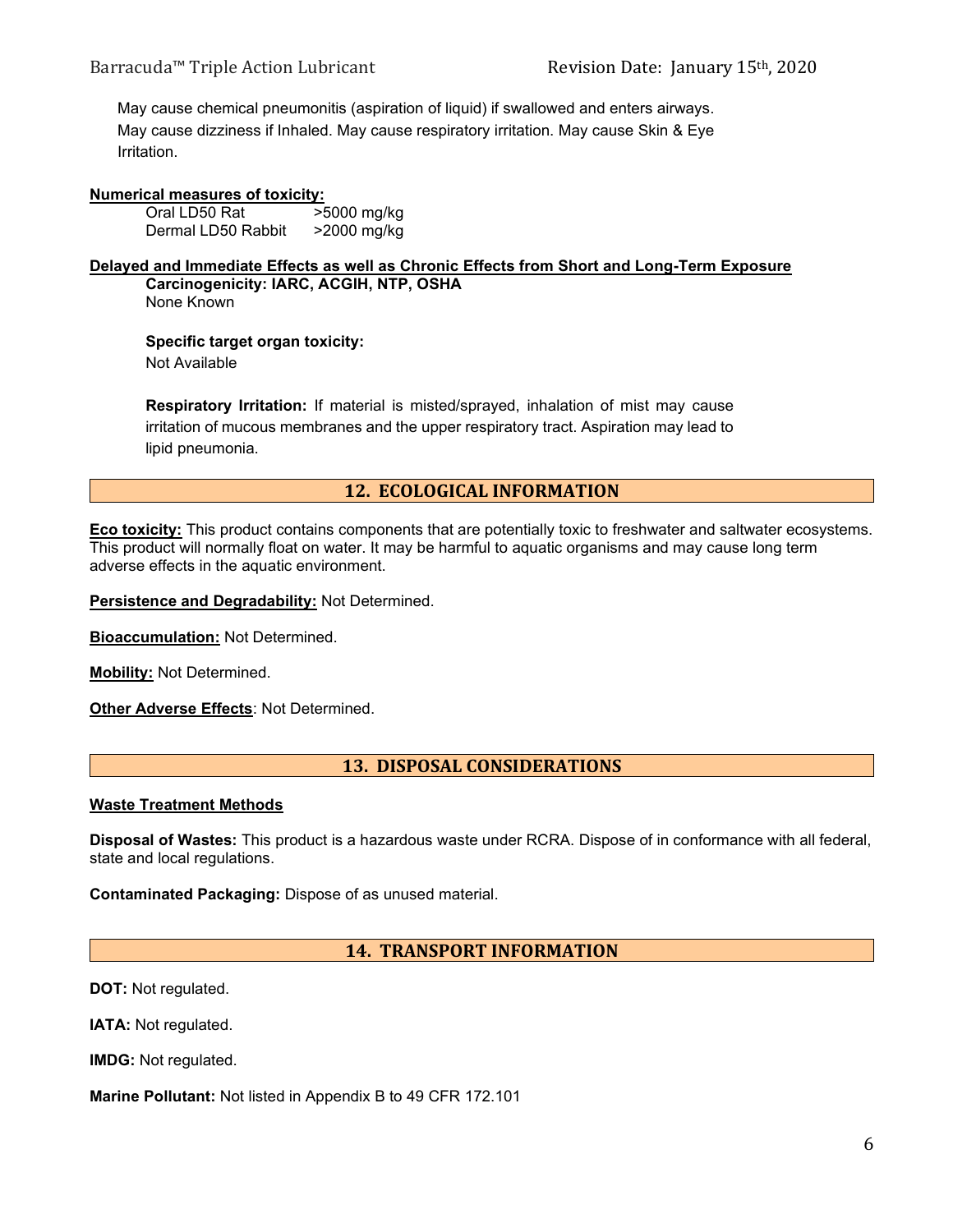# **15. REGULATORY INFORMATION**

#### **International Inventories**

**TSCA:** All chemical substances in this material are included on or exempted from listing on the TSCA Inventory of Chemical Substances.

#### **US Federal Regulations**

**SARA 302 (Extremely Hazardous Substances):** None Known **SARA 311/312 Hazard Categories:** Acute Health Hazard, Fire Hazard **SARA Section 313:** None present or none present in regulated quantities.

**CWA (Clean Water Act):** This product contains hydrocarbon oils and may be subject to regulation by Section 311 of the Clean Water Act and the Oil Pollution Act. Releases of the product into or leading to surface waters must be reported to the National Response Center at 1-800-424-8802.

## **Supplemental State Compliance Information**

California:

This product contains the following chemical(s) listed by the State of California under the Safe Drinking Water and Toxic Enforcement Act of 1986 (Proposition 65) as being known to cause cancer, birth defects or other reproductive harm. None Known

New Jersey Right To Know: none present

Massachusetts Right To Know: none present

Pennsylvania Right To Know: none present

#### **U.S. EPA Label Information:** No Data

#### **Canada**

All components are listed or exempted.

## **16. OTHER INFORMATION**

#### **HMIS Classification:**

| 2 |
|---|
| 0 |
|   |
| 1 |
| 2 |
| n |
|   |

**Issuance Date: July 30th, 2019 Revision Date: Rev 1 Revision Note: RM review**

#### **Disclaimer**

The information provided in this Safety Data Sheet is correct to the best of our knowledge, information and belief at the date of its publication. The information given is designed only as a guide for safe handling, use, processing, storage, transportation, disposal and release and is not to be considered a warranty or quality specification. The information relates only to the specific material designated and may not be valid for such material used in combination with any other materials or in any process, unless specified in the text.